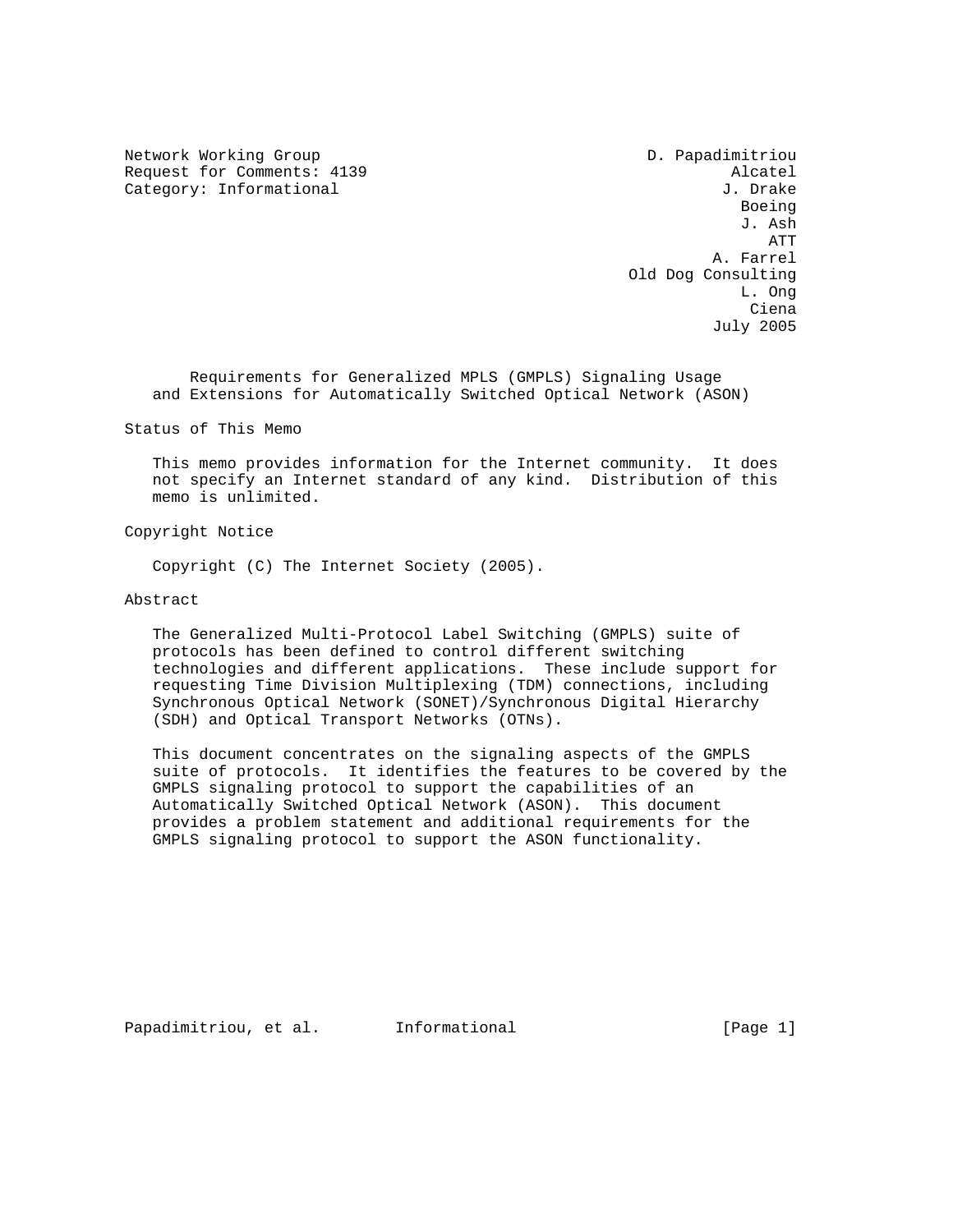# 1. Introduction

 The Generalized Multi-Protocol Label Switching (GMPLS) suite of protocol specifications provides support for controlling different switching technologies and different applications. These include support for requesting Time Division Multiplexing (TDM) connections, including Synchronous Optical Network (SONET)/Synchronous Digital Hierarchy (SDH) (see [ANSI-T1.105] and [ITU-T-G.707], respectively), and Optical Transport Networks (see [ITU-T-G.709]). In addition, there are certain capabilities needed to support Automatically Switched Optical Networks control planes (their architecture is defined in [ITU-T-G.8080]). These include generic capabilities such as call and connection separation, along with more specific capabilities such as support of soft permanent connections.

 This document concentrates on requirements related to the signaling aspects of the GMPLS suite of protocols. It discusses the functional requirements required to support Automatically Switched Optical Networks that may lead to additional extensions to GMPLS signaling (see [RFC3471] and [RFC3473]) to support these capabilities. In addition to ASON signaling requirements, this document includes GMPLS signaling requirements that pertain to backward compatibility (Section 5). A terminology section is provided in the Appendix.

2. Conventions Used in This Document

 The key words "MUST", "MUST NOT", "REQUIRED", "SHALL", "SHALL NOT", "SHOULD", "SHOULD NOT", "RECOMMENDED", "MAY", and "OPTIONAL" in this document are to be interpreted as described in [RFC2119].

 While [RFC2119] describes interpretations of these key words in terms of protocol specifications and implementations, they are used in this document to describe design requirements for protocol extensions.

3. Problem Statement

 The Automatically Switched Optical Network (ASON) architecture describes the application of an automated control plane for supporting both call and connection management services (for a detailed description see [ITU-T-G.8080]). The ASON architecture describes a reference architecture, (i.e., it describes functional components, abstract interfaces, and interactions).

 The ASON model distinguishes reference points (representing points of information exchange) defined (1) between a user (service requester) and a service provider control domain, a.k.a. user-network interface (UNI), (2) between control domains, a.k.a. external network-network interface (E-NNI), and, (3) within a control domain, a.k.a. internal

Papadimitriou, et al. 1nformational 1999 [Page 2]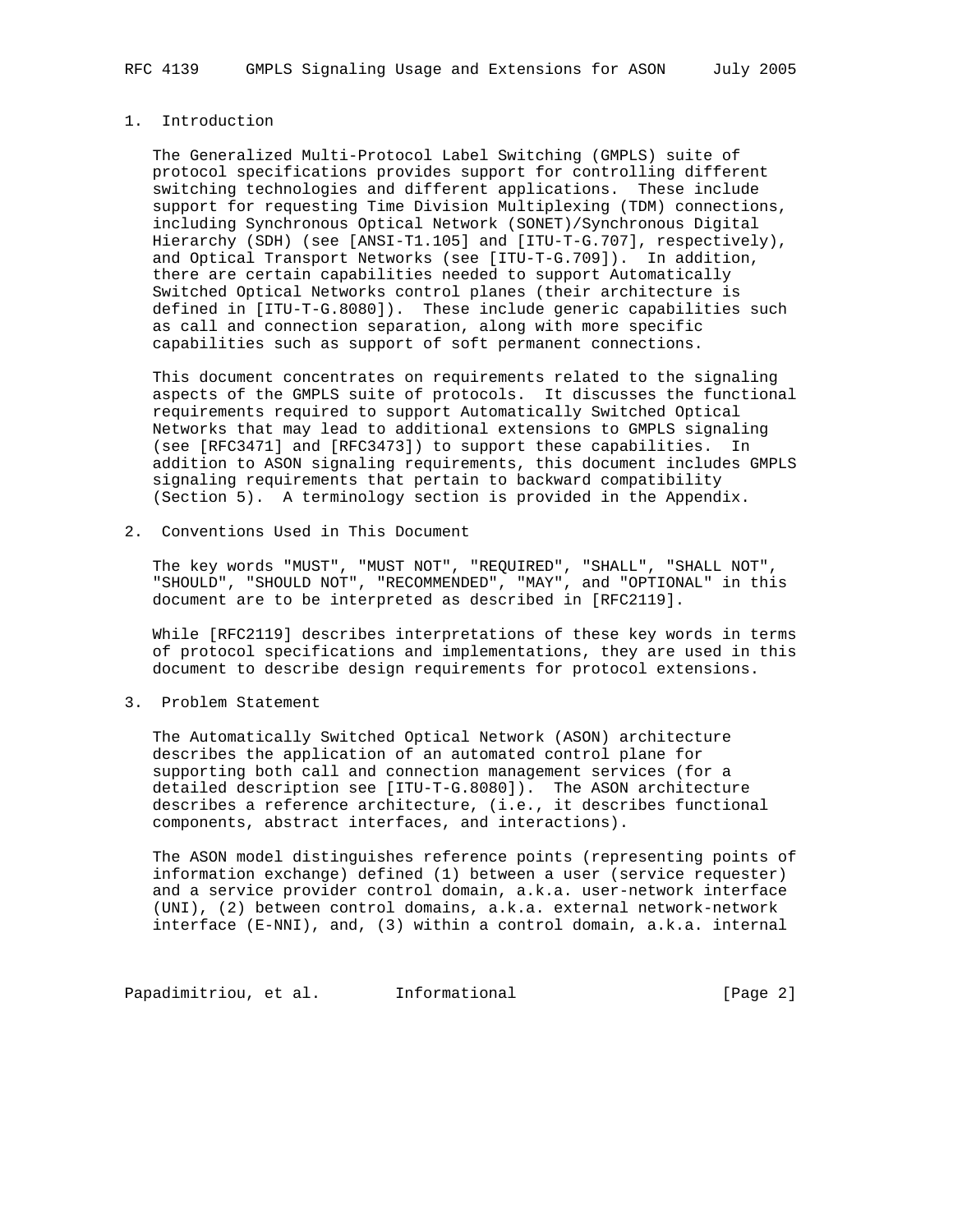network-network interface (I-NNI). The I-NNI and E-NNI interfaces are between protocol controllers, and may or may not use transport plane (physical) links. It must not be assumed that there is a one to-one relationship between control plane interfaces and transport plane (physical) links, control plane entities and transport plane entities, or control plane identifiers for transport plane resources.

 This document describes requirements related to the use of GMPLS signaling (in particular, [RFC3471] and [RFC3473]) to provide call and connection management (see [ITU-T-G.7713]). The functionality to be supported includes:

- (a) soft permanent connection capability
- (b) call and connection separation
- (c) call segments
- (d) extended restart capabilities during control plane failures
- (e) extended label association
- (f) crankback capability
- (g) additional error cases
- 4. Requirements for Extending Applicability of GMPLS to ASON

 The following sections detail the signaling protocol requirements for GMPLS to support the ASON functions listed in Section 3. ASON defines a reference model and functions (information elements) to enable end-to-end call and connection support by a protocol across the respective interfaces, regardless of the particular choice of protocol(s) used in a network. ASON does not restrict the use of other protocols or the protocol-specific messages used to support the ASON functions. Therefore, the support of these ASON functions by a protocol shall not be restricted by (i.e., must be strictly independent of and agnostic to) any particular choice of UNI, I-NNI, or E-NNI used elsewhere in the network. To allow for interworking between different protocol implementations, [ITU-T-G.7713] recognizes that an interworking function may be needed.

 In support of the G.8080 end-to-end call model across different control domains, end-to-end signaling should be facilitated regardless of the administrative boundaries, protocols within the network, or the method of realization of connections within any part of the network. This implies the need for a clear mapping of ASON signaling requests between GMPLS control domains and non-GMPLS control domains. This document provides signaling requirements for G.8080 distributed call and connection management based on GMPLS, within a GMPLS based control domain (I-NNI), and between GMPLS based control domains (E-NNI). It does not restrict use of other (non GMPLS) protocols to be used within a control domain or as an E-NNI or UNI. Interworking aspects related to the use of non-GMPLS protocols,

Papadimitriou, et al. Informational [Page 3]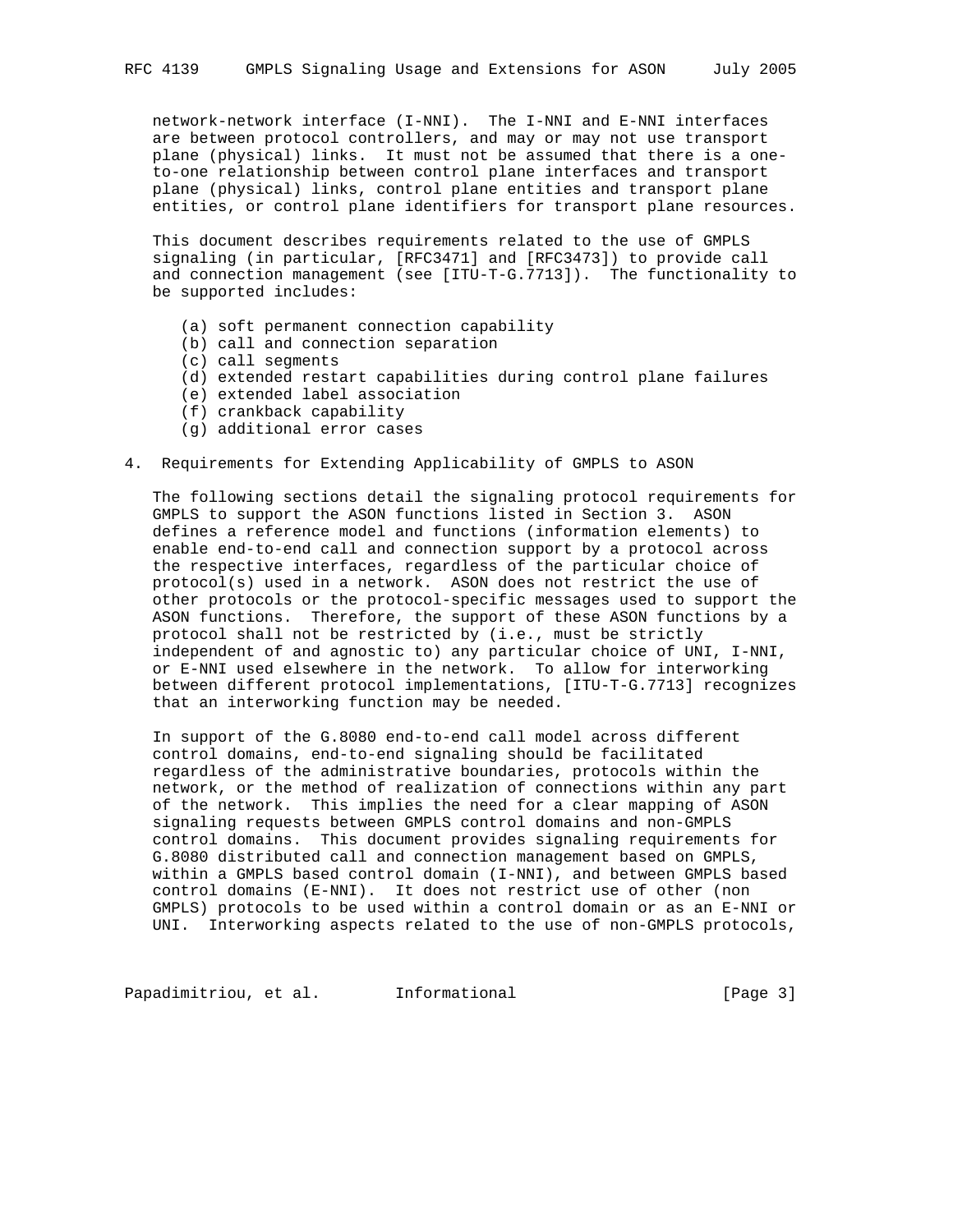such as UNI, E-NNI, or I-NNI -- including mapping of non-GMPLS protocol signaling requests to corresponding ASON signaling functionality and support of non-GMPLS address formats -- is not within the scope of the GMPLS signaling protocol. Interworking aspects are implementation-specific and strictly under the responsibility of the interworking function and, thus, outside the scope of this document.

 By definition, any User-Network Interface (UNI) that is compliant with [RFC3473] (e.g., [GMPLS-OVERLAY] and [GMPLS-VPN]) is considered to be included within the GMPLS suite of protocols and MUST be supported by the ASON GMPLS signaling functionality.

 Compatibility aspects of non-GMPLS systems (nodes) within a GMPLS control domain (i.e., the support of GMPLS systems and other systems that utilize other signaling protocols or some that may not support any signaling protocols) is described. For example, Section 4.5, 'Support for Extended Label Association', covers the requirements for when a non-GMPLS capable sub-network is introduced or when nodes do not support any signaling protocols.

## 4.1. Support for Soft Permanent Connection (SPC) Capability

 A Soft Permanent Connection (SPC) is a combination of a permanent connection at the source user-to-network side, a permanent connection at the destination user-to-network side, and a switched connection within the network. An Element Management System (EMS) or a Network Management System (NMS) typically initiates the establishment of the switched connection by communicating with the node that initiates the switched connection (also known as the ingress node). The latter then sets the connection using the distributed GMPLS signaling protocol. For the SPC, the communication method between the EMS/NMS and the ingress node is beyond the scope of this document (as it is for any other function described in this document).

 The end-to-end connection is thus created by associating the incoming interface of the ingress node with the switched connection within the network, along with the outgoing interface of the switched connection terminating network node (also referred to as egress node). An SPC connection is illustrated in the following figure. This shows the user's node A connected to a provider's node B via link #1, the user's node Z connected to a provider's node Y via link #3, and an abstract link #2 connecting the provider's node B and node Y. Nodes B and Y are referred to as the ingress and egress (respectively) of the network switched connection.

Papadimitriou, et al. Informational [Page 4]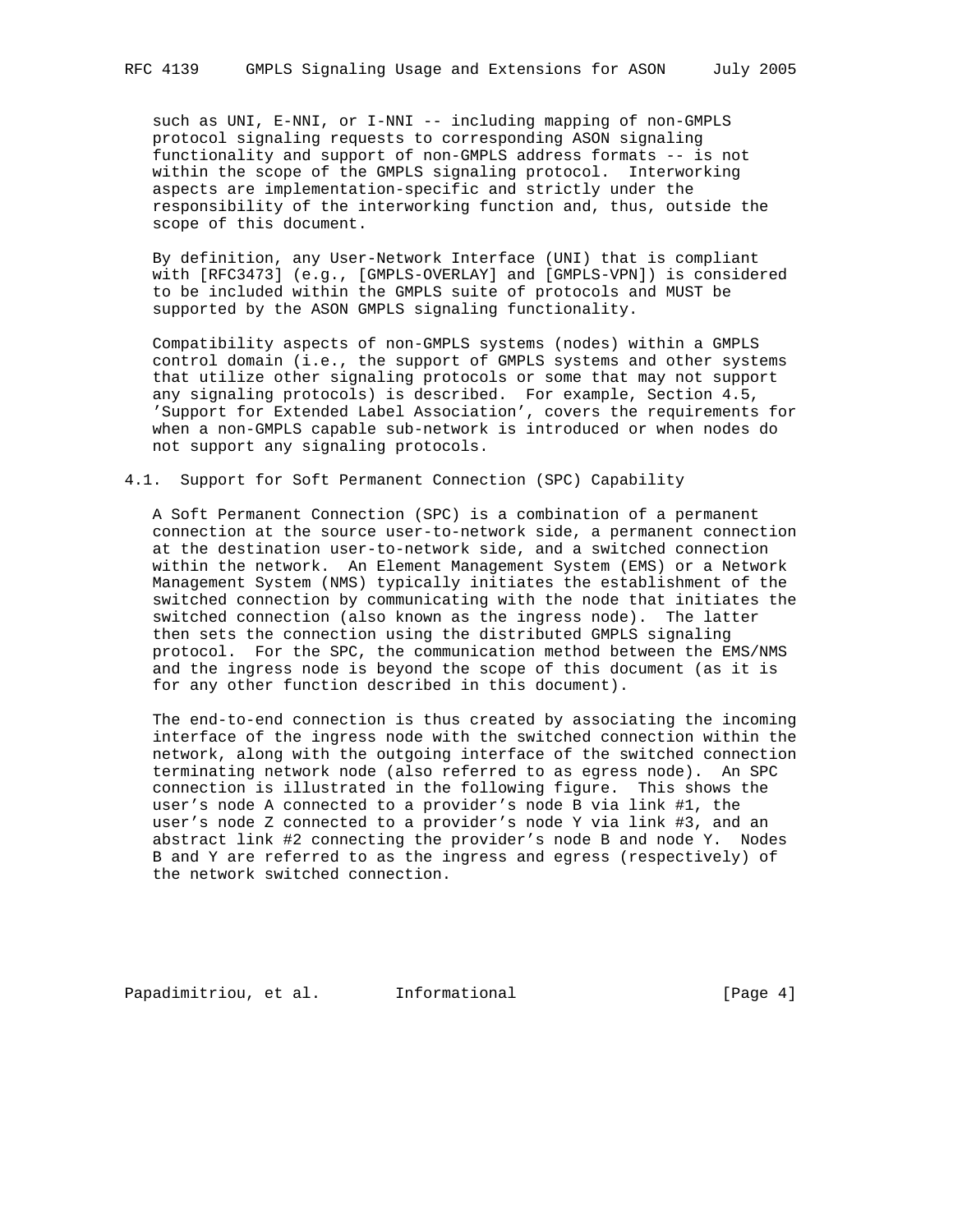--- --- --- --- | A |--1--| B |-----2-//------| Y |--3--| Z | --- --- --- ---

 In this instance, the connection on link #1 and link #3 are both provisioned (permanent connections that may be simple links). In contrast, the connection over link #2 is set up using the distributed control plane. Thus, the SPC is composed of the stitching of link #1, #2, and #3.

Thus, to support the capability of requesting an SPC connection:

- The GMPLS signaling protocol MUST be capable of supporting the ability to indicate the outgoing link and label information used when setting up the destination provisioned connection.
- In addition, due to the inter-domain applicability of ASON networks, the GMPLS signaling protocol SHOULD also support indication of the service level requested for the SPC. In cases where an SPC spans multiple domains, indication of both source and destination endpoints controlling the SPC request MAY be needed. These MAY be done via the source and destination signaling controller addresses.

 Note that the association at the ingress node, between the permanent connection and the switched connection, is an implementation matter that may be under the control of the EMS/NMS and is not within the scope of the signaling protocol. Therefore, it is outside the scope of this document.

4.2. Support for Call and Connection Separation

 A call may be simply described as "An association between endpoints that supports an instance of a service" [ITU-T-G.8080]. Thus, it can be considered a service provided between two end-points, wherein several calls may exist between them. Multiple connections may be associated with each call. The call concept provides an abstract relationship between two users. This relationship describes (or verifies) the extent to which users are willing to offer (or accept) service to/from each other. Therefore, a call does not provide the actual connectivity for transmitting user traffic; it only builds a relationship by which subsequent connections may be made.

 A call MAY be associated with zero, one, or multiple connections. For the same call, connections MAY be of different types and each connection MAY exist independently of other connections (i.e., each connection is setup and released with separate signaling messages).

Papadimitriou, et al. informational [Page 5]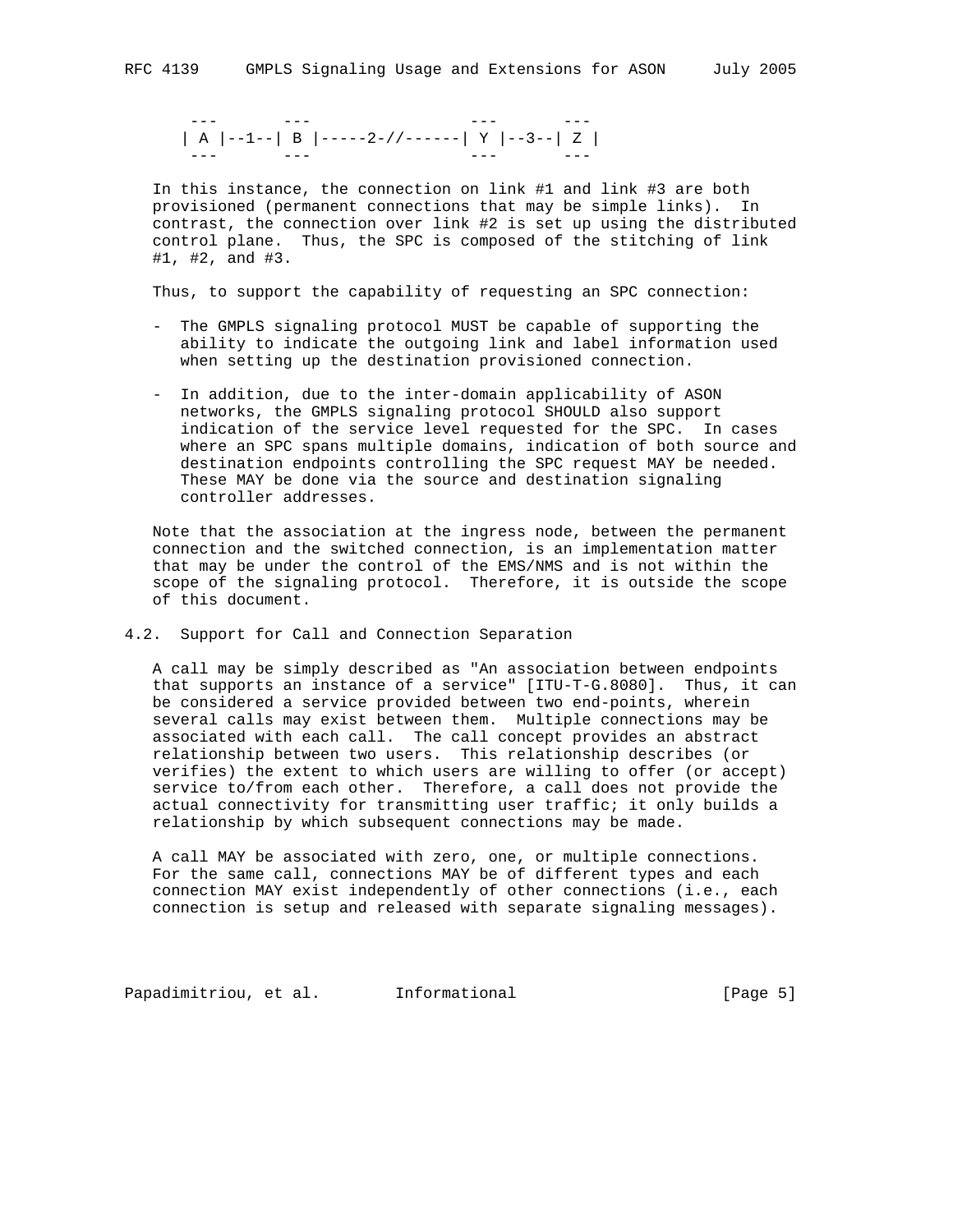The concept of the call allows for a better flexibility in how end points set up connections and how networks offer services to users. For example, a call allows:

- An upgrade strategy for control plane operations, where a call control component (service provisioning) may be separate from the actual nodes hosting the connections (where the connection control component may reside).
- Identification of the call initiator (with both network call controller, as well as destination user) prior to connection, which may result in decreasing contention during resource reservation.
- General treatment of multiple connections, which may be associated for several purposes; for example, a pair of working and recovery connections may belong to the same call.

 To support the introduction of the call concept, GMPLS signaling SHOULD include a call identification mechanism and SHOULD allow for end-to-end call capability exchange.

 For instance, a feasible structure for the call identifier (to guarantee global uniqueness) MAY concatenate a globally unique fixed ID (e.g., may be composed of country code or carrier code) with an operator specific ID (where the operator specific ID may be composed of a unique access point code - such as source node address - and a local identifier). Other formats SHALL also be possible, depending on the call identification conventions between the parties involved in the call setup process.

#### 4.3. Support for Call Segments

 As described in [ITU-T-G.8080], call segmentation MAY be applied when a call crosses several control domains. As such, when the call traverses multiple control domains, an end-to-end call MAY consist of multiple call segments. For a given end-to-end call, each call segment MAY have one or more associated connections, and the number of connections associated with each call segment MAY be different.

 The initiating caller interacts with the called party by means of one or more intermediate network call controllers, located at control domain boundaries (i.e., at inter-domain reference points, UNI or E-NNI). Call segment capabilities are defined by the policies associated at these reference points.

Papadimitriou, et al. Informational (Page 6)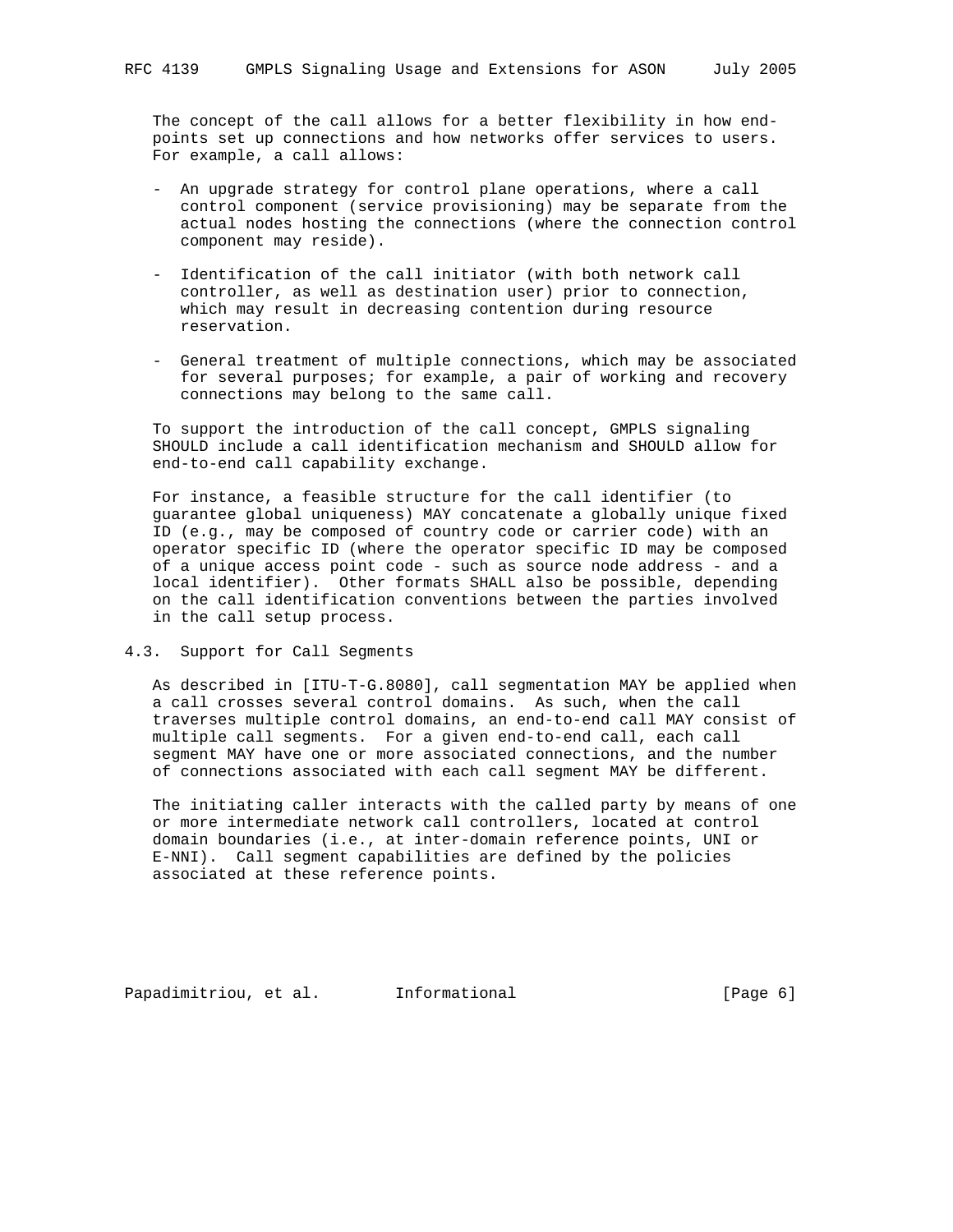This capability allows for independent (policy based) choices of signaling, concatenation, data plane protection, and control plane driven recovery paradigms in different control domains.

4.4. Support for Extended Restart Capabilities

 Various types of failures may occur, affecting the ASON control plane. Requirements placed on control plane failure recovery by [ITU-T-G.8080] include:

- Any control plane failure (i.e., single or multiple control channel and/or controller failure and any combination thereof) MUST NOT result in releasing established calls and connections (including the corresponding transport plane connections).
- Upon recovery from a control plane failure, the recovered control entity MUST have the ability to recover the status of the calls and the connections established before failure occurrence.
- Upon recovery from a control plane failure, the recovered control entity MUST have the ability to recover the connectivity information of its neighbors.
- Upon recovery from a control plane failure, the recovered control entity MUST have the ability to recover the association between the call and its associated connections.
- Upon recovery from a control plane failure, calls and connections in the process of being established (i.e., pending call/connection setup requests) SHOULD be released or continued (with setup).
- Upon recovery from a control plane failure, calls and connections in the process of being released MUST be released.
- 4.5. Support for Extended Label Association

 It is an ASON requirement to enable support for G.805 [ITU-T-G.805] serial compound links. The text below provides an illustrative example of such a scenario, and the associated requirements.

 Labels are defined in GMPLS (see [RFC3471]) to provide information on the resources used on a link local basis for a particular connection. The labels may range from specifying a particular timeslot, indicating a particular wavelength, or to identifying a particular port/fiber. In the ASON context, the value of a label may not be consistent across a link. For example, the figure below illustrates

Papadimitriou, et al. Informational [Page 7]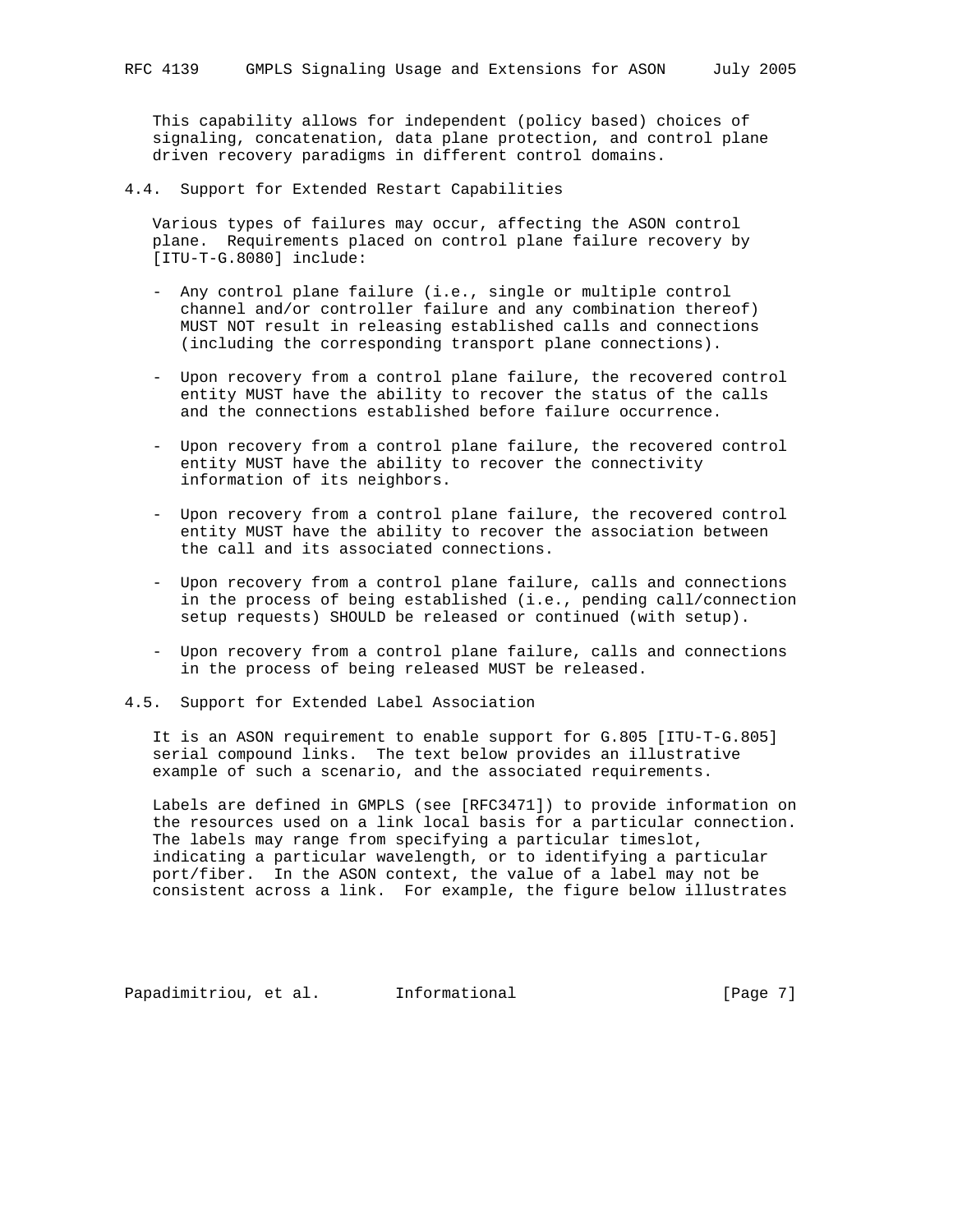the case where two GMPLS capable nodes (A and Z) are interconnected across two non-GMPLS capable nodes (B and C), where all of these nodes are SONET/SDH nodes, providing, for example, a VC-4 service.

 ----- ----- | | --- --- | | | A |---| B |---| C |---| Z | | | --- --- | | ----- -----

 Labels have an associated implicit imposed structure based on [GMPLS-SONET] and [GMPLS-OTN]. Thus, once the local label is exchanged with its neighboring control plane node, the structure of the local label may not be significant to the neighbor node, as the association between the local and the remote label may not necessarily be the same. This issue does not present a problem in simple point-to-point connections between two control plane-enabled nodes in which the timeslots are mapped 1:1 across the interface. However, if a non-GMPLS capable sub-network is introduced between these nodes (as in the above figure, where the sub-network provides re-arrangement capability for the timeslots), label scoping may become an issue.

 In this context, there is an implicit assumption that the data plane connections between the GMPLS capable edges already exist prior to any connection request. For instance, node A's outgoing VC-4's timeslot #1 (with SUKLM label=[1,0,0,0,0]), as defined in [GMPLS-SONET]), may be mapped onto node B's outgoing VC-4's timeslot #6 (label=[6,0,0,0,0]), or may be mapped onto node C's outgoing VC- 4's timeslot #4 (label=[4,0,0,0,0]). Thus, by the time node Z receives the request from node A with  $label=[1,0,0,0,0]$ , node Z's local label and timeslot no longer correspond to the received label and timeslot information.

 As such, to support this capability, a label association mechanism SHOULD be used by the control plane node to map the received (remote) label into a locally significant label. The information necessary to allow mapping from a received label value to a locally significant label value can be derived in several ways including:

- Manual provisioning of the label association
- Discovery of the label association

 Either method MAY be used. In case of dynamic association, the discovery mechanism operates at the timeslot/label level before the connection request is processed at the ingress node. Note that in the case where two nodes are directly connected, no association is

Papadimitriou, et al. Informational (Page 8)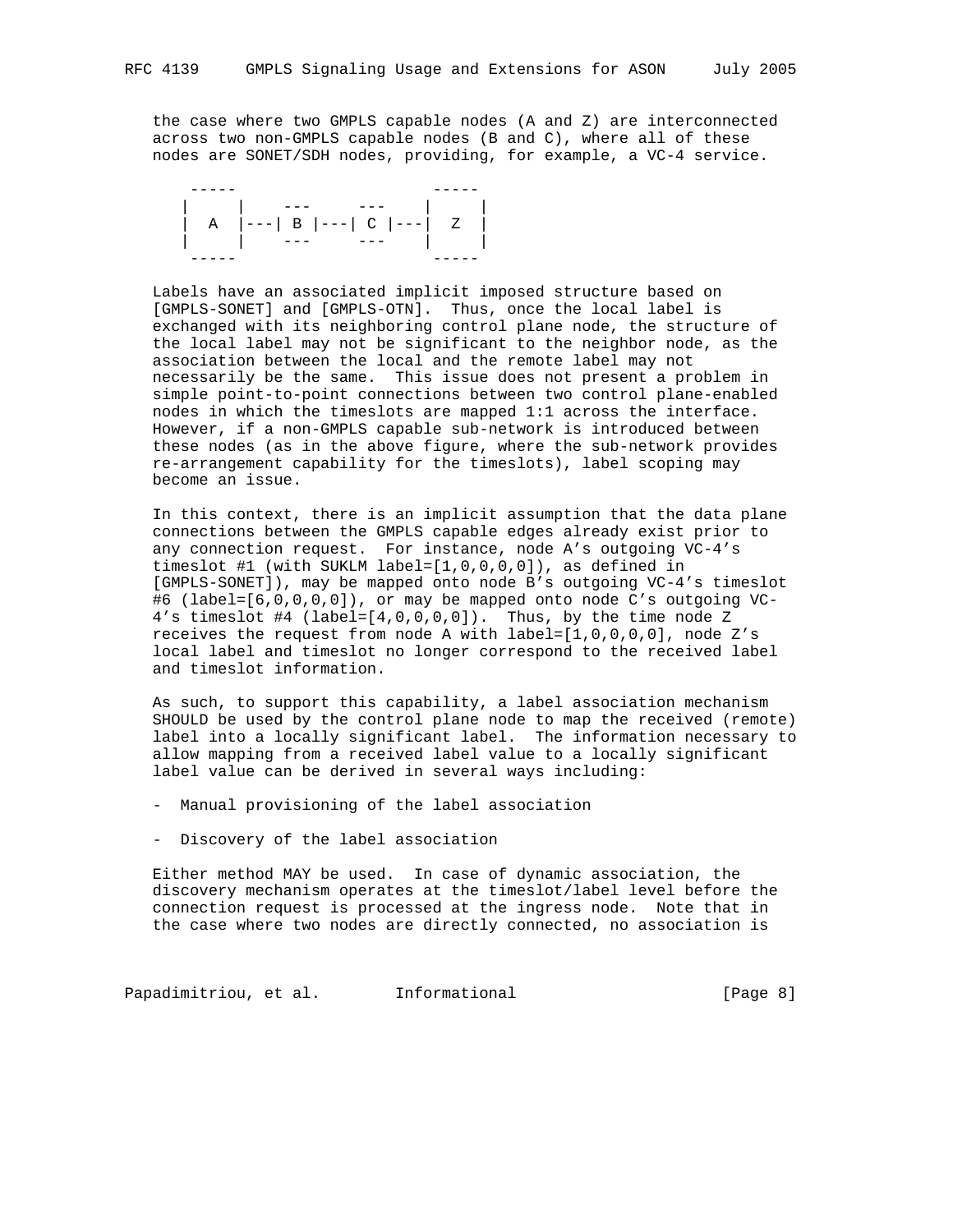required. In particular, for directly connected TDM interfaces, no mapping function (at all) is required due to the implicit label structure (see [GMPLS-SONET] and [GMPLS-OTN]). In these instances, the label association function provides a one-to-one mapping of the received to local label values.

### 4.6. Support for Crankback

 Crankback has been identified as an important requirement for ASON networks. Upon a setup failure, it allows a connection setup request to be retried on an alternate path that detours around a blocked link or node (e.g., because a link or a node along the selected path has insufficient resources).

 Crankback mechanisms MAY also be applied during connection recovery by indicating the location of the failed link or node. This would significantly improve the successful recovery ratio for failed connections, especially in situations where a large number of setup requests are simultaneously triggered.

The following mechanisms are assumed during crankback signaling:

- The blocking resource (link or node) MUST be identified and returned in the error response message to the repair node (that may or may not be the ingress node); it is also assumed that this process will occur within a limited period of time.
- The computation (from the repair node) of an alternate path around the blocking link or node that satisfies the initial connection constraints.
- The re-initiation of the connection setup request from the repair node (i.e., the node that has intercepted and processed the error response message).

The following properties are expected for crankback signaling:

 - Error information persistence: the entity that computes the alternate (re-routing) path SHOULD store the identifiers of the blocking resources, as indicated in the error message, until the connection is successfully established or until the node abandons rerouting attempts. Since crankback may happen more than once while establishing a specific connection, the history of all experienced blockages for this connection SHOULD be maintained (at least until the routing protocol updates the state of this information) to perform an accurate path computation that will avoid all blockages.

Papadimitriou, et al. Informational [Page 9]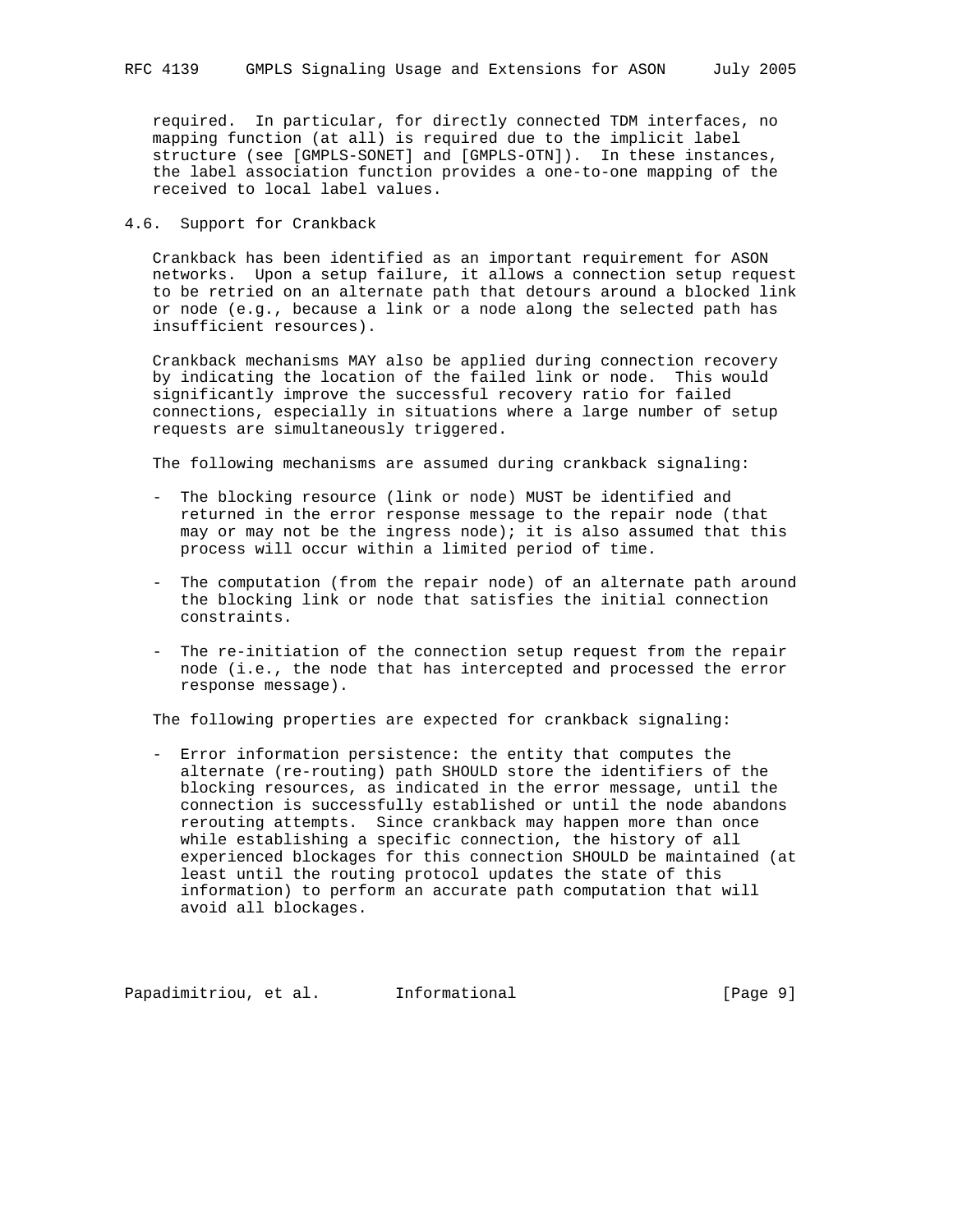- Rerouting attempts limitation: to prevent an endless repetition of connection setup attempts (using crankback information), the number of retries SHOULD be strictly limited. The maximum number of crankback rerouting attempts allowed MAY be limited per connection or per node:
	- When the number of retries at a particular node is exceeded, the node that is currently handling the failure reports the error message upstream to the next repair node, where further rerouting attempts MAY be performed. It is important that the crankback information provided indicate that re-routing through this node will not succeed.
	- When the maximum number of retries for a specific connection has been exceeded, the repair node that is handling the current failure SHOULD send an error message upstream to indicate the "Maximum number of re-routings exceeded". This error message will be sent back to the ingress node with no further rerouting attempts. Then, the ingress node MAY choose to retry the connection setup according to local policy, using its original path, or computing a path that avoids the blocking resources.

 Note: After several retries, a given repair point MAY be unable to compute a path to the destination node that avoids all of the blockages. In this case, it MUST pass the error message upstream to the next repair point.

4.7. Support for Additional Error Cases

 To support the ASON network, the following additional category of error cases are defined:

- Errors associated with basic call and soft permanent connection support. For example, these MAY include incorrect assignment of IDs for the Call or an invalid interface ID for the soft permanent connection.
- Errors associated with policy failure during processing of the new call and soft permanent connection capabilities. These MAY include unauthorized requests for the particular capability.
- Errors associated with incorrect specification of the service level.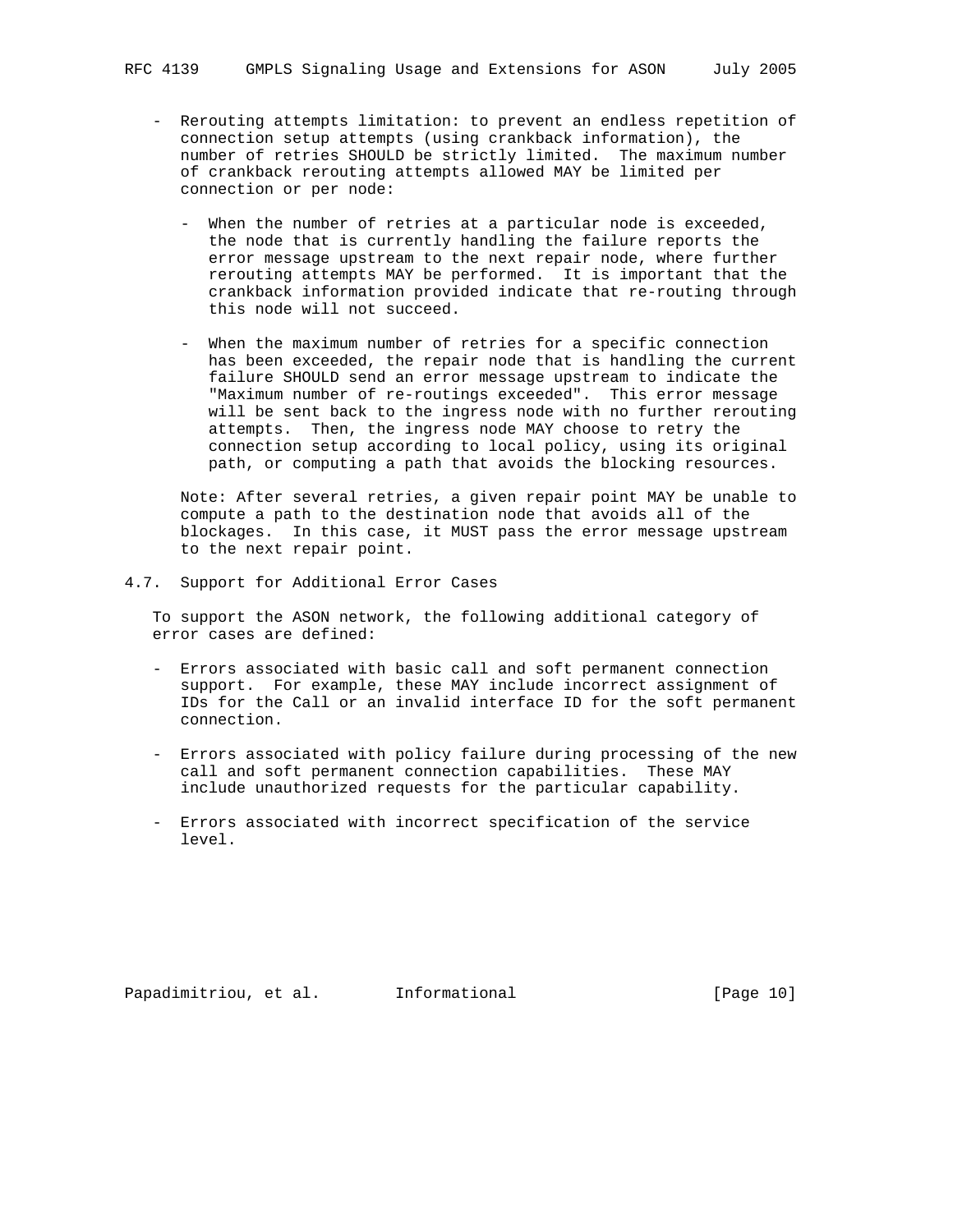# 5. Backward Compatibility

 As noted above, in support of GMPLS protocol requirements, any extensions to the GMPLS signaling protocol, in support of the requirements described in this document, MUST be backward compatible.

 Backward compatibility means that in a network of nodes, where some support GMPLS signaling extensions to facilitate the functions described in this document, and some do not, it MUST be possible to set up conventional connections (as described by [RFC3473]) between any arbitrary pair of nodes and to traverse any arbitrary set of nodes. Further, the use of any GMPLS signaling extensions to set up calls or connections that support the functions described in this document MUST not perturb existing conventional connections.

 Additionally, when transit nodes that do not need to participate in the new functions described in this document lie on the path of a call or connection, the GMPLS signaling extensions MUST be such that those transit nodes are able to participate in the establishment of a call or connection by passing the setup information onwards, unmodified.

 Lastly, when a transit or egress node is called upon to support a function described in this document, but does not support the function, the GMPLS signaling extensions MUST be such that they can be rejected by pre-existing GMPLS signaling mechanisms in a way that is not detrimental to the network as a whole.

6. Security Considerations

 Per [ITU-T-G.8080], it is not possible to establish a connection in advance of call setup completion. Also, policy and authentication procedures are applied prior to the establishment of the call (and can then also be restricted to connection establishment in the context of this call).

 This document introduces no new security requirements to GMPLS signaling (see [RFC3471]).

7. Acknowledgements

 The authors would like to thank Nic Larkin, Osama Aboul-Magd, and Dimitrios Pendarakis for their contribution to the previous version of this document, Zhi-Wei Lin for his contribution to this document, Deborah Brungard for her input and guidance in our understanding of the ASON model, and Gert Grammel for his decryption effort during the reduction of some parts of this document.

Papadimitriou, et al. Informational (Page 11)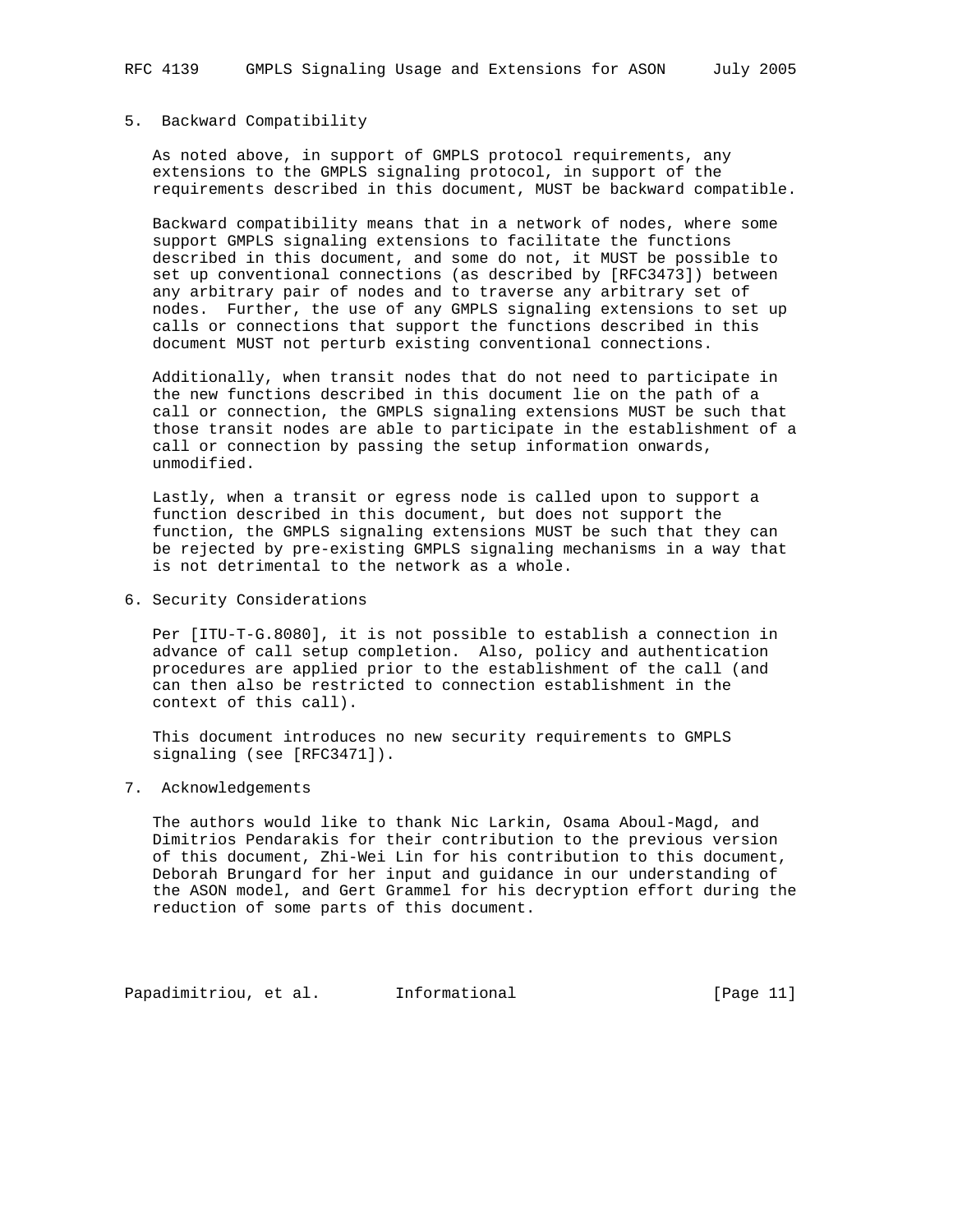- 8. References
- 8.1. Normative References
	- [RFC2119] Bradner, S., "Key words for use in RFCs to Indicate Requirement Levels", BCP 14, RFC 2119, March 1997.
	- [RFC3471] Berger, L., "Generalized Multi-Protocol Label Switching (GMPLS) Signaling Functional Description", RFC 3471, January 2003.
	- [RFC3473] Berger, L., "Generalized Multi-Protocol Label Switching (GMPLS) Signaling Resource ReserVation Protocol-Traffic Engineering (RSVP-TE) Extensions", RFC 3473, January 2003.

#### 8.2. Informative References

- [ANSI-T1.105] ANSI, "Synchronous Optical Network (SONET): Basic Description Including Multiplex Structure, Rates, and Formats", T1.105, October 2000.
- [GMPLS-OTN] Papadimitriou, D., Ed., "Generalized MPLS (GMPLS) Signaling Extensions for G.709 Optical Transport Networks Control", Work in Progress, January 2005.
- [GMPLS-OVERLAY] Swallow, G., Drake, J., Ishimatsu, H., and Y. Rekhter, "Generalize Multiprotocol Label Switching (GMPLS) User-Network Interface (UNI): Resource ReserVation Protocol-Traffic Engineering (RSVP-TE) Support for the Overlay Model", Work in Progress, October 2004.
- [GMPLS-SONET] Mannie, E. and D. Papadimitriou, "Generalized Multi- Protocol Label Switching (GMPLS) Extensions for Synchronous Optical Network (SONET) and Synchronous Digital Hierarchy (SDH) Control", RFC 3946, October 2004.
- [GMPLS-VPN] Ould-Brahim, H. and Y. Rekhter, Eds., "GVPN Services: Generalized VPN Services using BGP and GMPLS Toolkit", Work in Progress, May 2004.
- [ITU-T-G.707] ITU-T, "Network Node Interface for the Synchronous Digital Hierarchy (SDH)", Recommendation G.707, October 2000.

Papadimitriou, et al. informational [Page 12]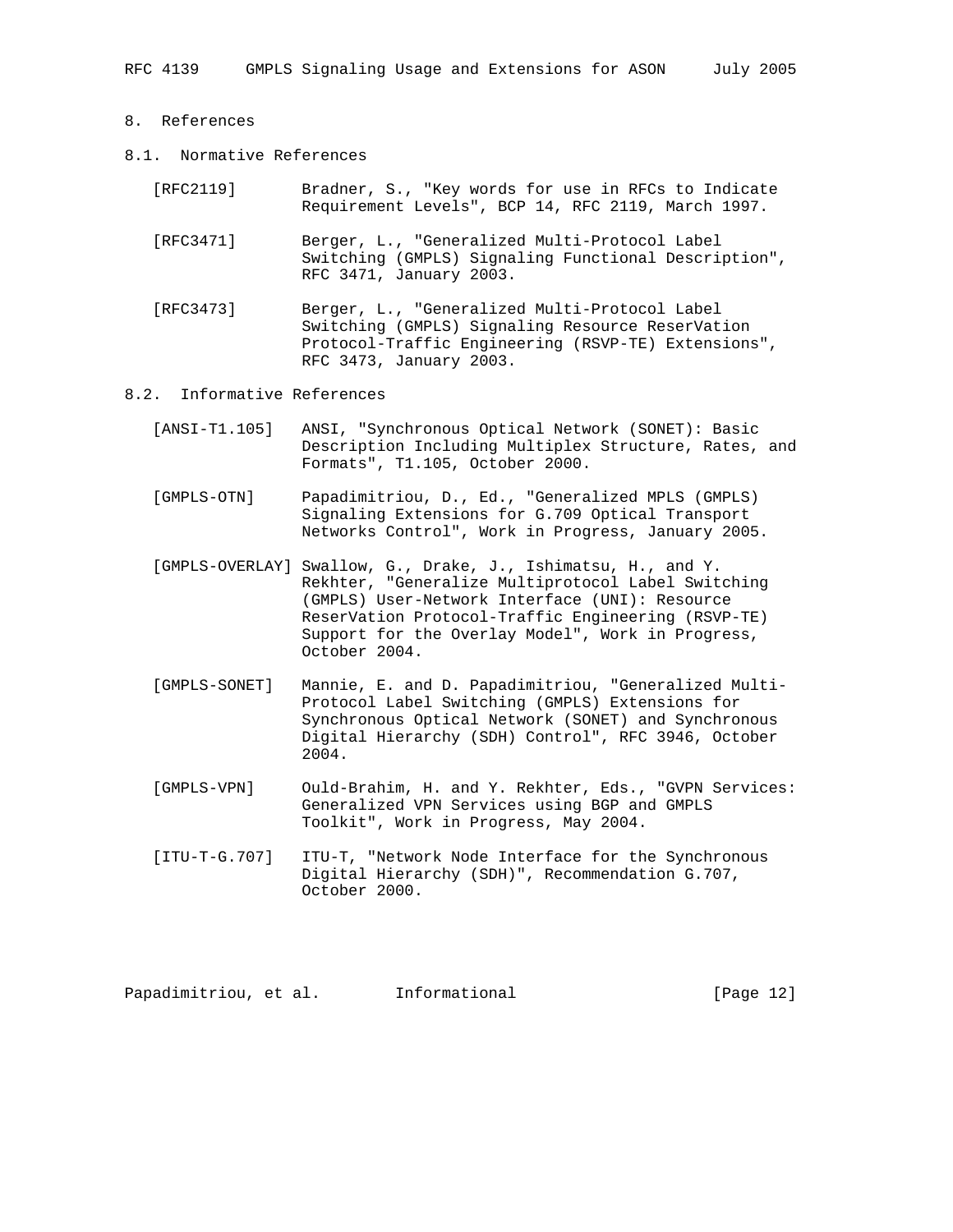- [ITU-T-G.709] ITU-T, "Interface for the Optical Transport Network (OTN)", Recommendation G.709 (and Amendment 1), February 2001 (October 2001). http://www.itu.int
- [ITU-T-G.7713] ITU-T "Distributed Call and Connection Management", Recommendation G.7713/Y.1304, November 2001. http://www.itu.int
- [ITU-T-G.805] ITU-T, "Generic functional architecture of transport networks)", Recommendation G.805, March 2000. http://www.itu.int
- [ITU-T-G.8080] ITU-T "Architecture for the Automatically Switched Optical Network (ASON)", Recommendation G.8080/Y.1304, November 2001 (and Revision, January 2003). http://www.itu.int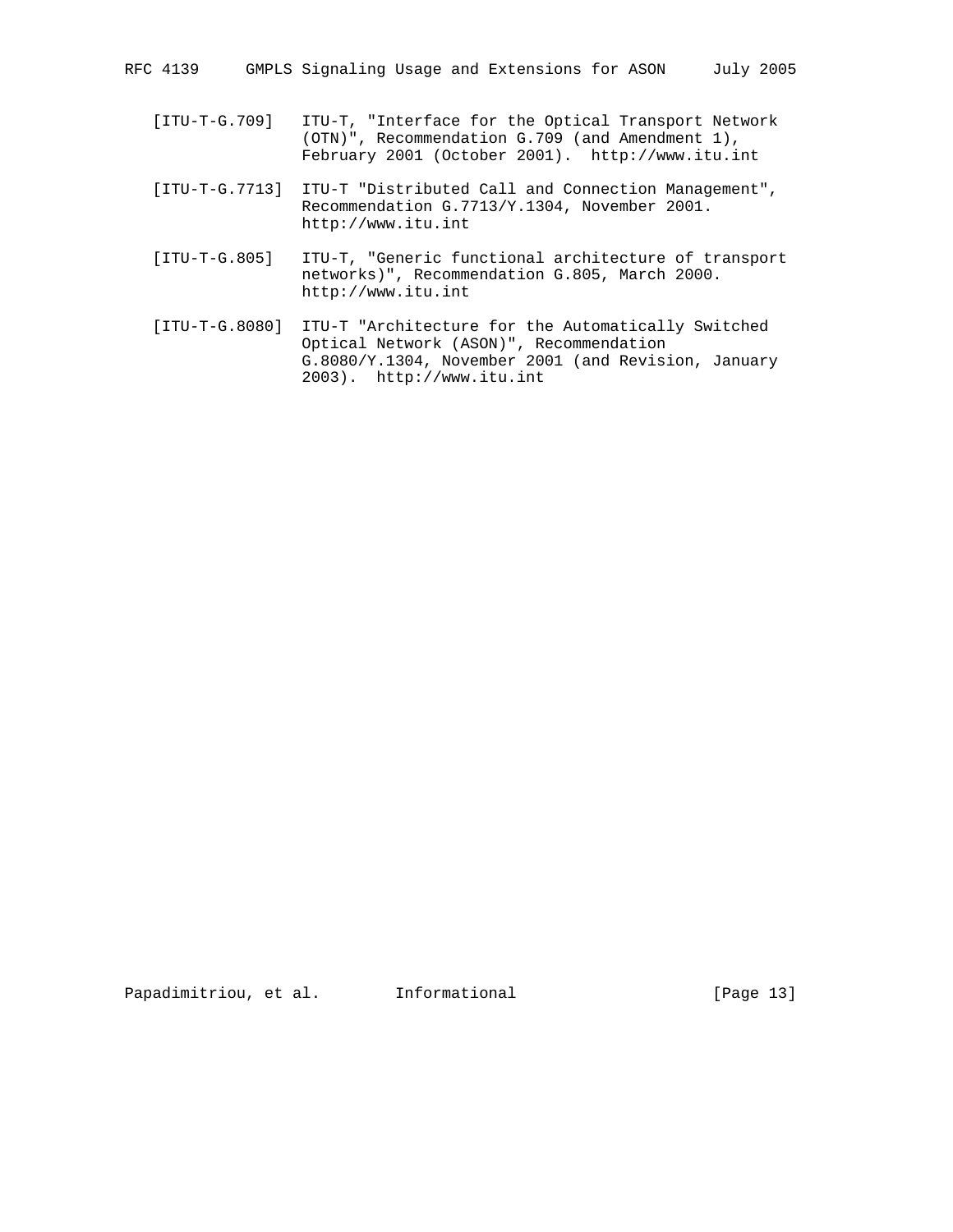Appendix - Terminology

This document makes use of the following terms:

Administrative domain: See Recommendation G.805 [ITU-T-G.805].

 Call: Association between endpoints that supports an instance of a service.

 Connection: Concatenation of link connections and sub-network connections that allows the transport of user information between the ingress and egress points of a sub-network.

 Control Plane: Performs the call control and connection control functions. The control plane sets up and releases connections through signaling, and may restore a connection in case of a failure.

 (Control) Domain: Represents a collection of entities that are grouped for a particular purpose. G.8080 applies this G.805 recommendation concept (that defines two particular forms: the administrative domain and the management domain) to the control plane in the form of a control domain. Entities grouped in a control domain are components of the control plane.

 External NNI (E-NNI): Interfaces are located between protocol controllers that are situated between control domains.

 Internal NNI (I-NNI): Interfaces are located between protocol controllers within control domains.

Link: See Recommendation G.805 [ITU-T-G.805].

 Management Plane: Performs management functions for the Transport Plane, the control plane, and the system as a whole. It also provides coordination between all the planes. The following management functional areas are performed in the management plane: performance, fault, configuration, accounting, and security management.

Management Domain: See Recommendation G.805 [ITU-T-G.805].

 Transport Plane: Provides bi-directional or unidirectional transfer of user information, from one location to another. It can also provide transfer of some control and network management information. The Transport Plane is layered and is equivalent to the Transport Network defined in G.805 [ITU-T-G.805].

Papadimitriou, et al. Informational [Page 14]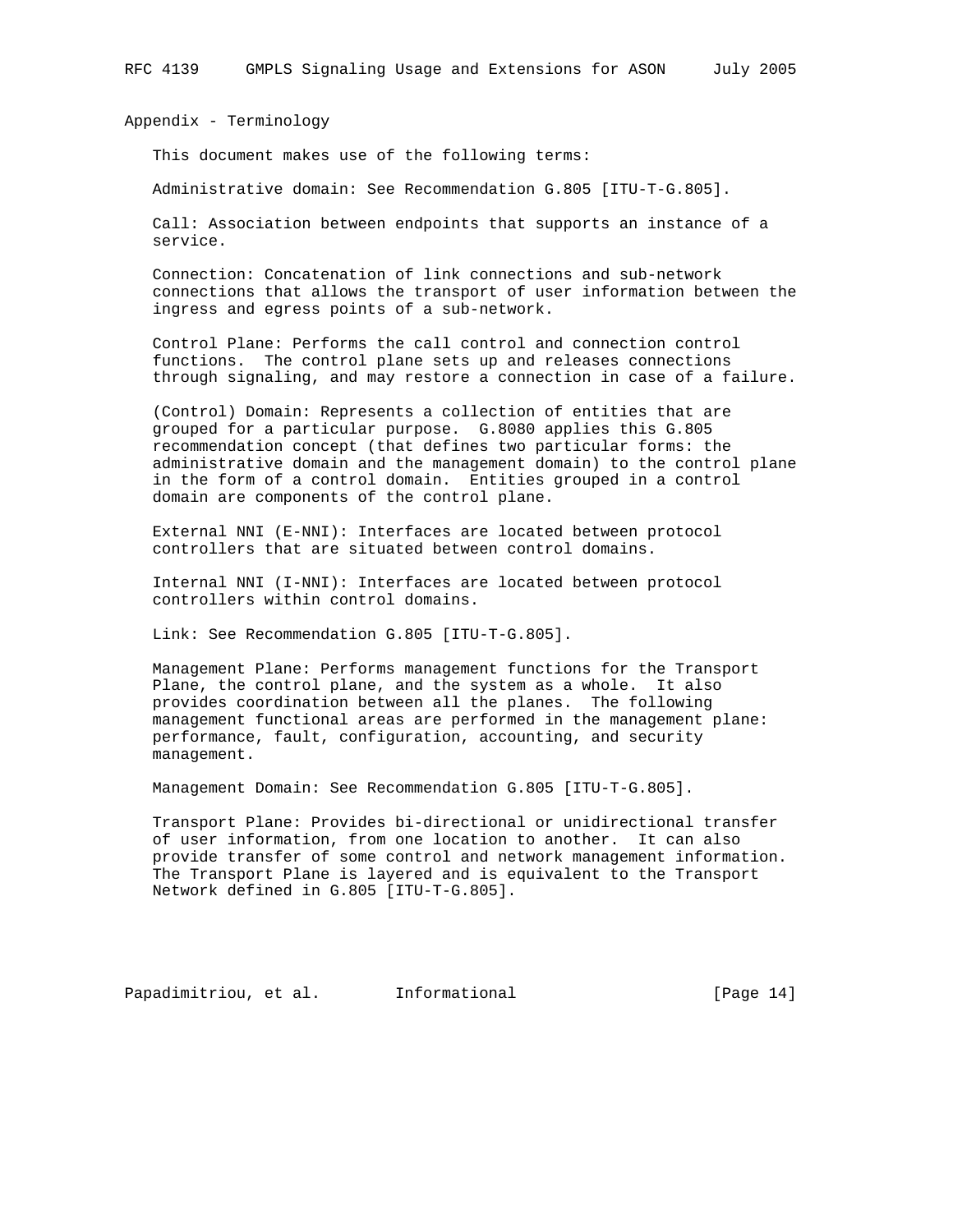User Network Interface (UNI): Interfaces are located between protocol controllers, between a user and a control domain.

#### Authors' Addresses

 Dimitri Papadimitriou Alcatel Francis Wellesplein 1, B-2018 Antwerpen, Belgium

 Phone: +32 3 2408491 EMail: dimitri.papadimitriou@alcatel.be

 John Drake Boeing Satellite Systems 2300 East Imperial Highway El Segundo, CA 90245

EMail: John.E.Drake2@boeing.com

 Adrian Farrel Old Dog Consulting

 Phone: +44 (0) 1978 860944 EMail: adrian@olddog.co.uk

 Gerald R. Ash ATT AT&T Labs, Room MT D5-2A01 200 Laurel Avenue Middletown, NJ 07748, USA

EMail: gash@att.com

 Lyndon Ong Ciena PO Box 308 Cupertino, CA 95015, USA

EMail: lyong@ciena.com